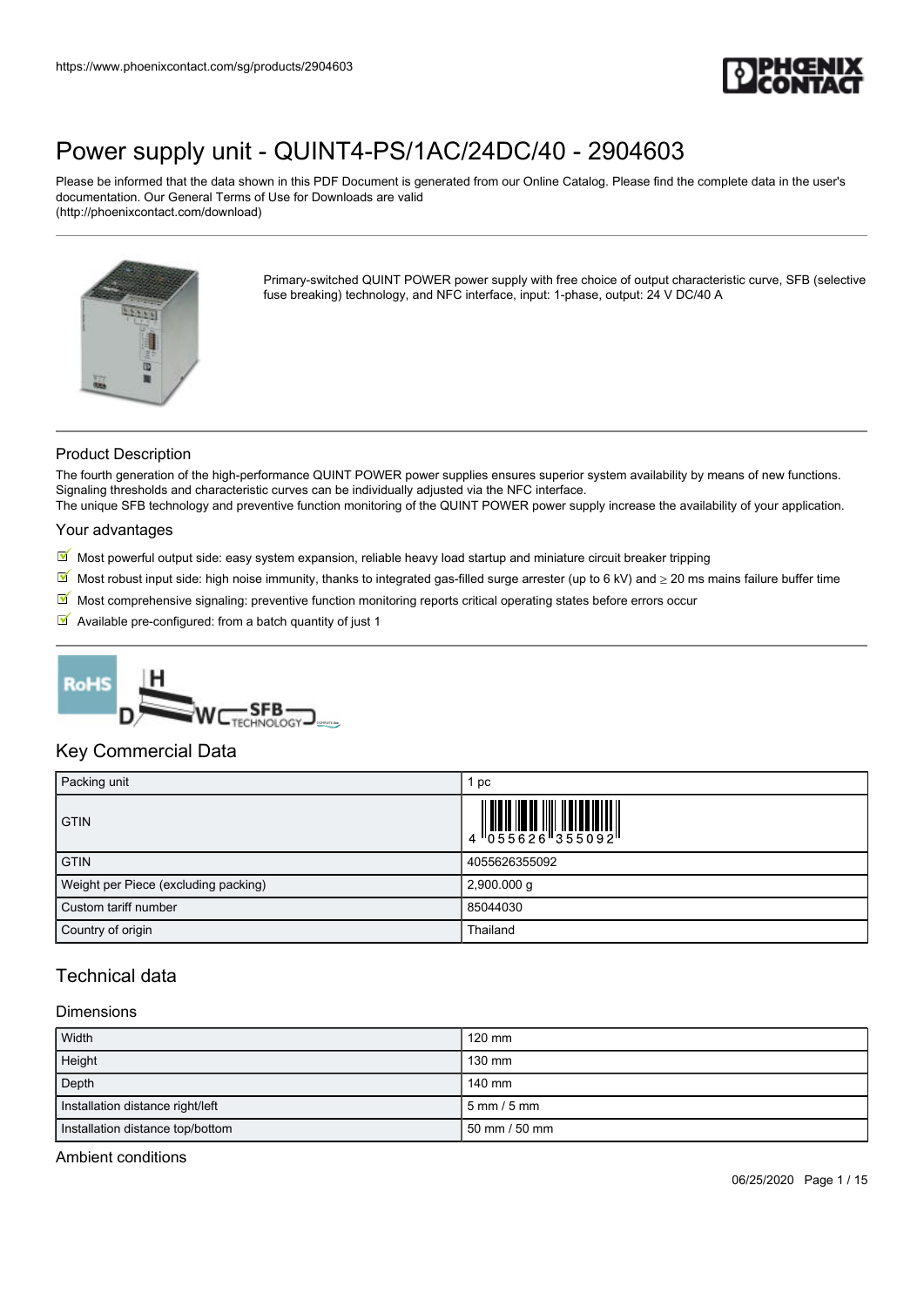

# Technical data

## Ambient conditions

| Degree of protection                                                | <b>IP20</b>                                          |
|---------------------------------------------------------------------|------------------------------------------------------|
| Inflammability class in acc. with UL 94 (housing / terminal blocks) | V <sub>0</sub>                                       |
| Ambient temperature (operation)                                     | -25 °C  70 °C (> 60 °C Derating: 2.5 %/K)            |
| Ambient temperature (start-up type tested)                          | $-40 °C$                                             |
| Ambient temperature (storage/transport)                             | $-40 °C  85 °C$                                      |
| Max. permissible relative humidity (operation)                      | $\leq$ 95 % (at 25 °C, non-condensing)               |
| Climatic class                                                      | 3K3 (in acc. with EN 60721)                          |
| Degree of pollution                                                 | 2                                                    |
| Installation height                                                 | $\leq$ 5000 m (> 2000 m, observe derating)           |
| Input data                                                          |                                                      |
| Nominal input voltage range                                         | 100 V AC  240 V AC                                   |
| Input voltage range                                                 | 100 V AC  240 V AC -15 %  +10 %                      |
|                                                                     | 110 V DC  250 V DC -18 %  +40 %                      |
| Dielectric strength maximum                                         | 300 V AC 60 s                                        |
| Frequency range $(f_N)$                                             | 50 Hz  60 Hz -10 %  +10 %                            |
|                                                                     | 16.7 Hz (acc. to EN 50163)                           |
| Discharge current to PE                                             | $<$ 3.5 mA                                           |
| Current consumption                                                 | 11.6 A (100 V AC)                                    |
|                                                                     | 10 A (120 V AC)                                      |
|                                                                     | 5.2 A (230 V AC)                                     |
|                                                                     | 5.1 A (240 V AC)                                     |
| Inrush current                                                      | typ. 12 A (at 25 °C)                                 |
| Mains buffering time                                                | typ. 29 ms (120 V AC)                                |
|                                                                     | typ. 32 ms (230 V AC)                                |
| Input fuse                                                          | 16 A (slow-blow, internal)                           |
| Recommended breaker for input protection                            | 16 A  20 A (Characteristic B, C, D, K or comparable) |

## Output data

| Nominal output voltage                                 | 24 V DC                                         |
|--------------------------------------------------------|-------------------------------------------------|
| Setting range of the output voltage $(U_{\text{Set}})$ | 24 V DC  29.5 V DC (constant capacity)          |
| Nominal output current $(I_N)$                         | 40 A                                            |
| Static Boost (I <sub>Stat.Boost</sub> )                | 45 A                                            |
| Dynamic Boost (I <sub>Dyn.Boost</sub> )                | 60A(5s)                                         |
| Selective Fuse Breaking (ISEB)                         | 215 A (15 ms)                                   |
| Connection in parallel                                 | Yes, for redundancy and increased capacity      |
| Connection in series                                   | yes                                             |
| Feedback voltage resistance                            | $<$ 35 V DC                                     |
| Protection against overvoltage at the output (OVP)     | $<$ 32 V DC                                     |
| Control deviation                                      | $0.5\%$ (Static load change 10 %  90 %)         |
|                                                        | < 1 % (Dynamic load change 10 %  90 %, (10 Hz)) |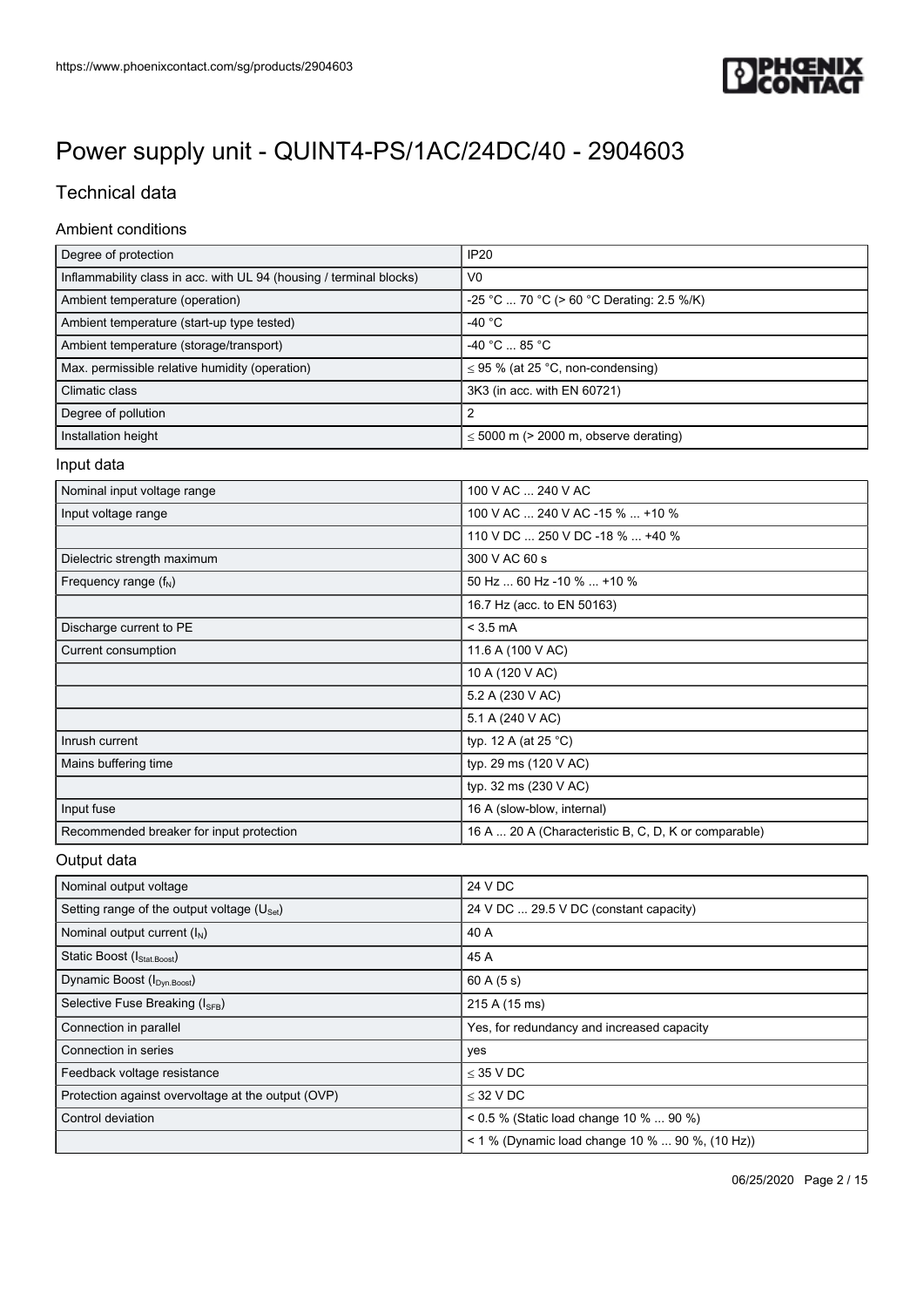

# Technical data

### Output data

|                                                | $< 0.25$ % (change in input voltage $\pm 10$ %) |
|------------------------------------------------|-------------------------------------------------|
| Residual ripple                                | $<$ 50 mV <sub>pp</sub> (with nominal values)   |
| Output power                                   | 960 W                                           |
| Maximum power dissipation in no-load condition | $<$ 4 W (120 V AC)                              |
|                                                | $<$ 4 W (230 V AC)                              |
| Power loss nominal load max.                   | $\leq 50$ W (120 V AC)                          |
|                                                | < 50 W (230 V AC)                               |

### General

| Net weight                                                          | $2.6$ kg                            |
|---------------------------------------------------------------------|-------------------------------------|
| Efficiency                                                          | typ. 94.8 % (120 V AC)              |
|                                                                     | typ. 95.9 % (230 V AC)              |
| MTBF (IEC 61709, SN 29500)                                          | > 934000 h (25 °C)                  |
|                                                                     | $> 555000$ h (40 °C)                |
|                                                                     | $> 249000$ h (60 °C)                |
| Insulation voltage input/output                                     | 4 kV AC (type test)                 |
|                                                                     | 2 kV AC (routine test)              |
| Insulation voltage input / PE                                       | 2.5 kV AC (type test)               |
|                                                                     | 2.4 kV AC (routine test)            |
| Insulation voltage output / PE                                      | 0.5 kV DC (type test)               |
|                                                                     | 0.5 kV DC (routine test)            |
| Degree of protection                                                | <b>IP20</b>                         |
| Protection class                                                    |                                     |
| Inflammability class in acc. with UL 94 (housing / terminal blocks) | V <sub>0</sub>                      |
| Mounting position                                                   | horizontal DIN rail NS 35, EN 60715 |

## Connection data, input

| Connection method                     | Screw connection      |
|---------------------------------------|-----------------------|
| Conductor cross section solid min.    | $0.2$ mm <sup>2</sup> |
| Conductor cross section solid max.    | $6 \text{ mm}^2$      |
| Conductor cross section flexible min. | $0.2$ mm <sup>2</sup> |
| Conductor cross section flexible max. | $4 \text{ mm}^2$      |
| Conductor cross section AWG min.      | -24                   |
| Conductor cross section AWG max.      | -10                   |
| Stripping length                      | $8 \text{ mm}$        |

### Connection data, output

| l Connection method                   | Screw connection       |
|---------------------------------------|------------------------|
| l Conductor cross section solid min.  | $10.5$ mm <sup>2</sup> |
| Conductor cross section solid max.    | $16 \text{ mm}^2$      |
| Conductor cross section flexible min. | $10.5$ mm <sup>2</sup> |
| Conductor cross section flexible max. | $16 \text{ mm}^2$      |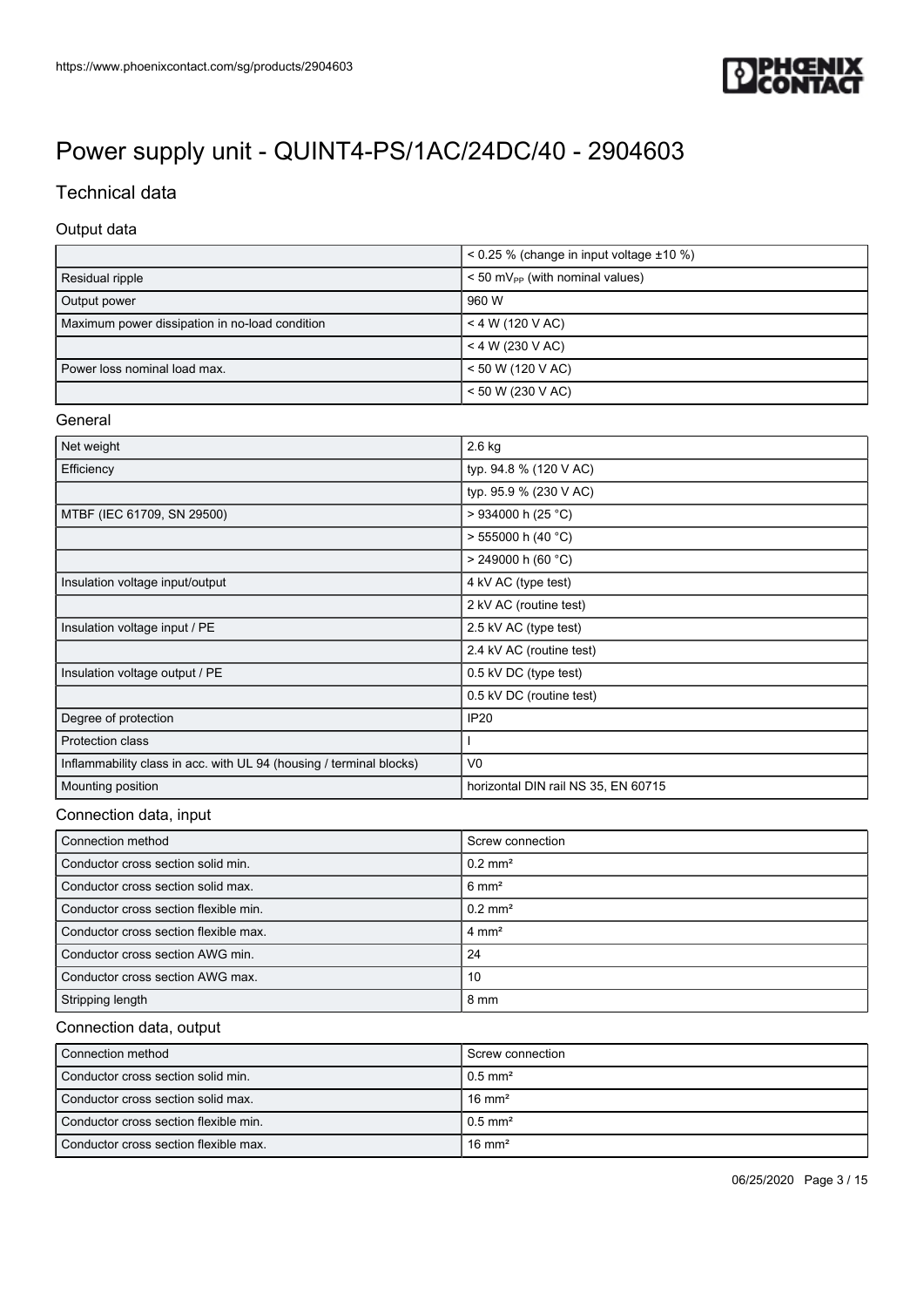

# Technical data

#### Connection data, output

| Conductor cross section AWG min. | 20              |
|----------------------------------|-----------------|
| Conductor cross section AWG max. |                 |
| Stripping length                 | $10 \text{ mm}$ |

## Connection data for signaling

| Connection method                     | Push-in connection    |
|---------------------------------------|-----------------------|
| Conductor cross section solid min.    | $0.2$ mm <sup>2</sup> |
| Conductor cross section solid max.    | 1 mm <sup>2</sup>     |
| Conductor cross section flexible min. | $0.2$ mm <sup>2</sup> |
| Conductor cross section flexible max. | $1.5$ mm <sup>2</sup> |
| Conductor cross section AWG min.      | 24                    |
| Conductor cross section AWG max.      | 16                    |
| Stripping length                      | 8 mm                  |

### **Standards**

| EMC requirements for noise immunity                                             | EN 61000-6-1                              |
|---------------------------------------------------------------------------------|-------------------------------------------|
|                                                                                 | EN 61000-6-2                              |
| EMC requirements for noise emission                                             | EN 61000-6-3                              |
|                                                                                 | EN 61000-6-4                              |
| EMC requirements, power plant                                                   | IEC 61850-3                               |
|                                                                                 | EN 61000-6-5                              |
| HART FSK Physical Layer Test Specification Compliance                           | Output voltage U <sub>Out</sub> compliant |
| Standard - Safety of transformers                                               | EN 61558-2-16                             |
| Standard - Electrical safety                                                    | IEC 60950-1/VDE 0805 (SELV)               |
| Standard - safety for equipment for measurement, control, and<br>laboratory use | IEC 61010-1                               |
| Standard - Safety extra-low voltage                                             | IEC 60950-1 (SELV)                        |
|                                                                                 | EN 60204-1 (PELV)                         |
| Standard - Limitation of mains harmonic currents                                | EN 61000-3-2                              |
| Mains variation/undervoltage                                                    | SEMI F47-0706; EN 61000-4-11              |
| Rail applications                                                               | EN 50121-3-2                              |
|                                                                                 | EN 50121-4                                |
|                                                                                 | EN 50121-5                                |
|                                                                                 | EN 50163                                  |
|                                                                                 | IEC 62236-3-2                             |
|                                                                                 | IEC 62236-4                               |
|                                                                                 | IEC 62236-5                               |

### Conformance/approvals

| <b>IECEx</b> | Ex nA nC IIC T4 Gc (IECEx EPS 16.0057X) |
|--------------|-----------------------------------------|
| UL approvals | l UL Listed UL 508                      |
|              | UL/C-UL Recognized UL 60950-1           |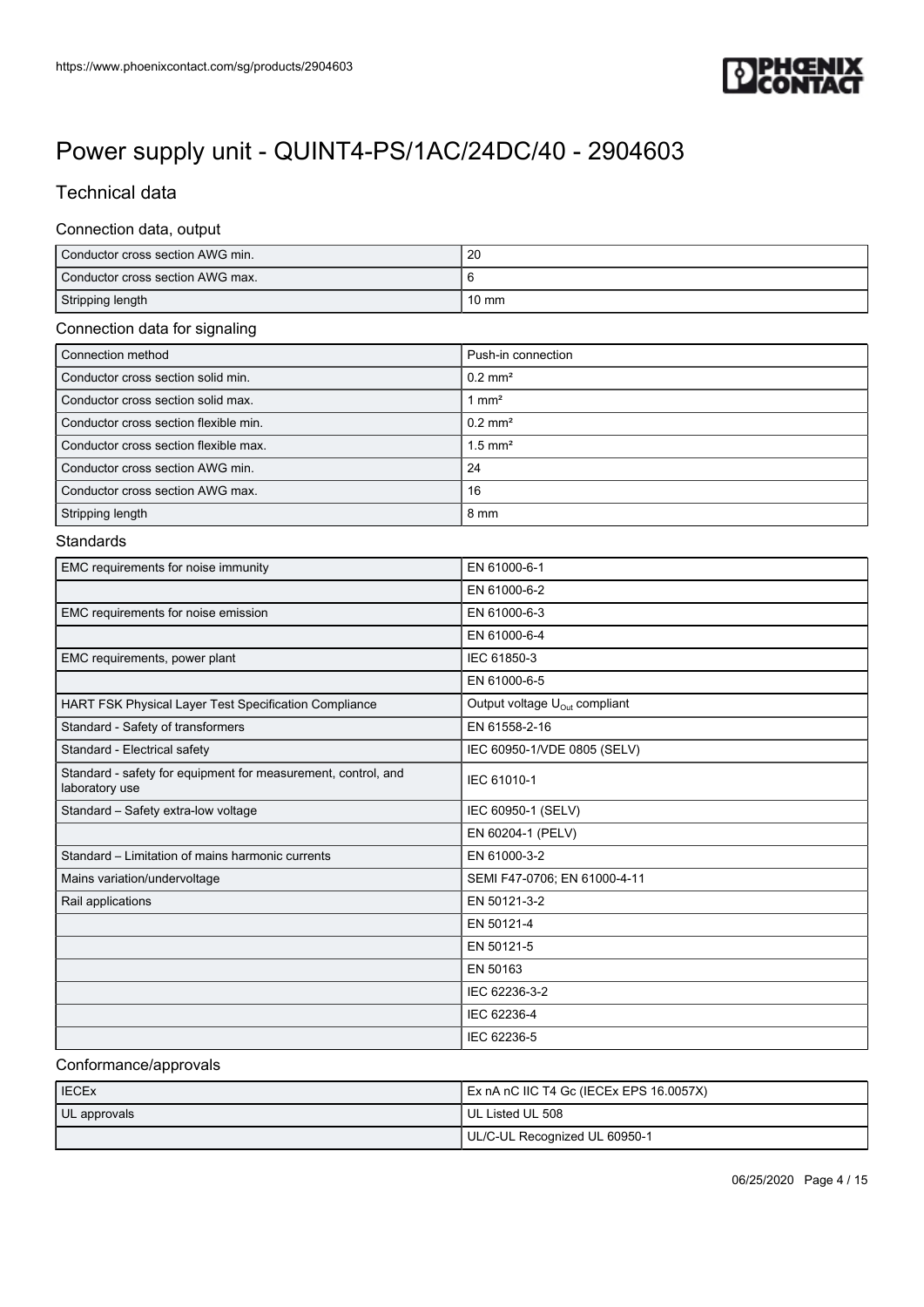

# Technical data

### Conformance/approvals

|                       | UL ANSI/ISA-12.12.01 Class I, Division 2, Groups A, B, C, D<br>(Hazardous Location) |
|-----------------------|-------------------------------------------------------------------------------------|
| <b>CSA</b>            | CAN/CSA-C22.2 No. 60950-1-07                                                        |
|                       | CSA-C22.2 No. 107.1-01                                                              |
| <b>SIQ</b>            | BG (type approved)                                                                  |
| Shipbuilding approval | DNV GL                                                                              |

#### EMC data

| Electromagnetic compatibility | Conformance with EMC Directive 2014/30/EU         |
|-------------------------------|---------------------------------------------------|
| Low Voltage Directive         | Conformance with Low Voltage Directive 2014/35/EC |
| Conducted noise emission      | EN 55016                                          |
|                               | EN 61000-6-3 (Class B)                            |
| Noise emission                | EN 55016                                          |
|                               | EN 61000-6-3 (Class B)                            |
| Harmonic currents             | EN 61000-3-2                                      |
|                               | EN 61000-3-2 (Class A)                            |
| Flicker                       | EN 61000-3-3                                      |
|                               | EN 61000-3-3                                      |
| DNV GL conducted interference | Class A                                           |
| <b>Additional text</b>        | Area power distribution                           |
| DNV GL noise radiation        | Class B                                           |
| <b>Additional text</b>        | Bridge and deck area                              |
| Electrostatic discharge       | EN 61000-4-2                                      |
| Contact discharge             | 8 kV (Test Level 4)                               |
| Discharge in air              | 15 kV (Test Level 4)                              |
| Electromagnetic HF field      | EN 61000-4-3                                      |
| Frequency range               | 80 MHz  1 GHz                                     |
| Test field strength           | 20 V/m (Test Level 3)                             |
| Frequency range               | 1 GHz  6 GHz                                      |
| Test field strength           | 10 V/m (Test Level 3)                             |
| Comments                      | Criterion A                                       |
| Fast transients (burst)       | EN 61000-4-4                                      |
| Input                         | 4 kV (Test Level 4 - asymmetrical)                |
| Output                        | 4 kV (Test Level 4 - asymmetrical)                |
| Signal                        | 4 kV (Test Level 4 - asymmetrical)                |
| Comments                      | Criterion A                                       |
| Surge voltage load (surge)    | EN 61000-4-5                                      |
| Input                         | typ. 3 kV (Test Level 4 - symmetrical)            |
|                               | typ. 6 kV (Test Level 4 - asymmetrical)           |
| Output                        | 1 kV (Test Level 3 - symmetrical)                 |
|                               | 2 kV (Test Level 3 - asymmetrical)                |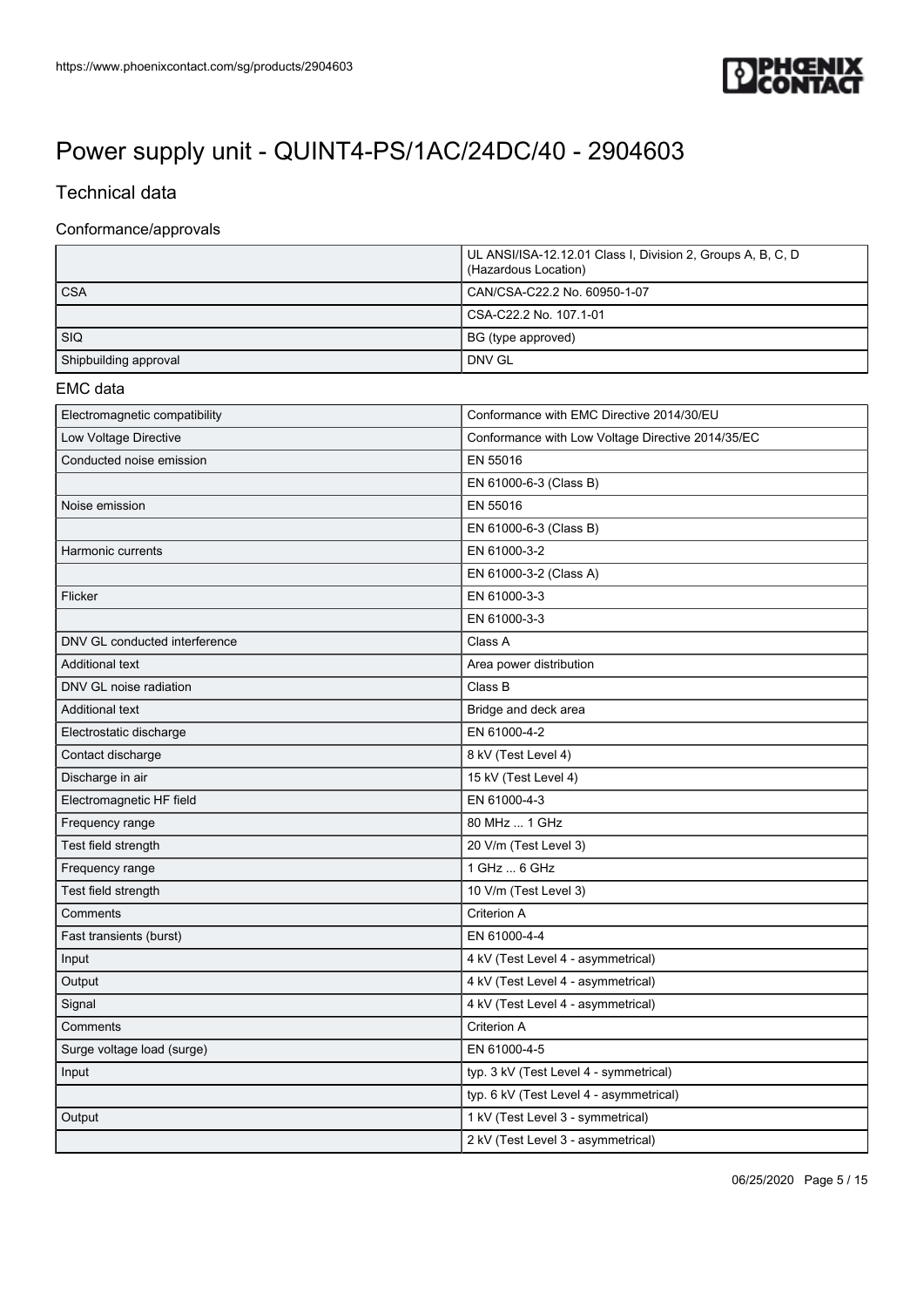

# Technical data

## EMC data

| Signal                            | 4 kV (Test Level 4 - asymmetrical)                               |  |
|-----------------------------------|------------------------------------------------------------------|--|
| Comments                          | Criterion A                                                      |  |
| I/O/S                             | asymmetrical                                                     |  |
| Frequency range                   | 0.15 MHz  80 MHz                                                 |  |
| Voltage                           | 10 V (Test Level 3)                                              |  |
| Comments                          | Criterion A                                                      |  |
| Frequency                         | 16.7 Hz                                                          |  |
|                                   | 50 Hz                                                            |  |
|                                   | 60 Hz                                                            |  |
| Test field strength               | 100 A/m                                                          |  |
| <b>Additional text</b>            | 60 s                                                             |  |
| Comments                          | Criterion A                                                      |  |
| Frequency                         | 50 Hz                                                            |  |
|                                   | 60 Hz                                                            |  |
| Test field strength               | 1 kA/m                                                           |  |
| Additional text                   | 3s                                                               |  |
| Frequency                         | 0 Hz                                                             |  |
| Test field strength               | 300 A/m                                                          |  |
| Additional text                   | DC, 60 s                                                         |  |
| Voltage dips                      | EN 61000-4-11                                                    |  |
| Voltage                           | 230 V AC                                                         |  |
| Frequency                         | 50 Hz                                                            |  |
| Voltage dip                       | 70 %                                                             |  |
| Number of periods                 | 0.5 / 1 / 25 / 30 periods                                        |  |
| Additional text                   | Test Level 2                                                     |  |
| Comments                          | Criterion A: 0.5 / 1 / 25 / 30 periods                           |  |
| Voltage dip                       | 40 %                                                             |  |
| Number of periods                 | 5 / 10 / 50 periods                                              |  |
| <b>Additional text</b>            | Test Level 2                                                     |  |
| Comments                          | Criterion A                                                      |  |
| Voltage dip                       | $0\%$                                                            |  |
| Number of periods                 | 0,5 / 1 / 5 / 50 / 250 periods                                   |  |
| <b>Additional text</b>            | Test Level 2                                                     |  |
| Comments                          | Criterion A: 0.5 / 1 period<br>Criterion B: 5 / 50 / 250 periods |  |
| Pulse-shape magnetic field        | EN 61000-4-9                                                     |  |
| Test field strength               | 1000 A/m                                                         |  |
| Comments                          | Criterion A                                                      |  |
| Damped oscillating magnetic field | EN 61000-4-10                                                    |  |
| Test field strength               | 110 A/m                                                          |  |
| Test level 1                      | 100 kHz                                                          |  |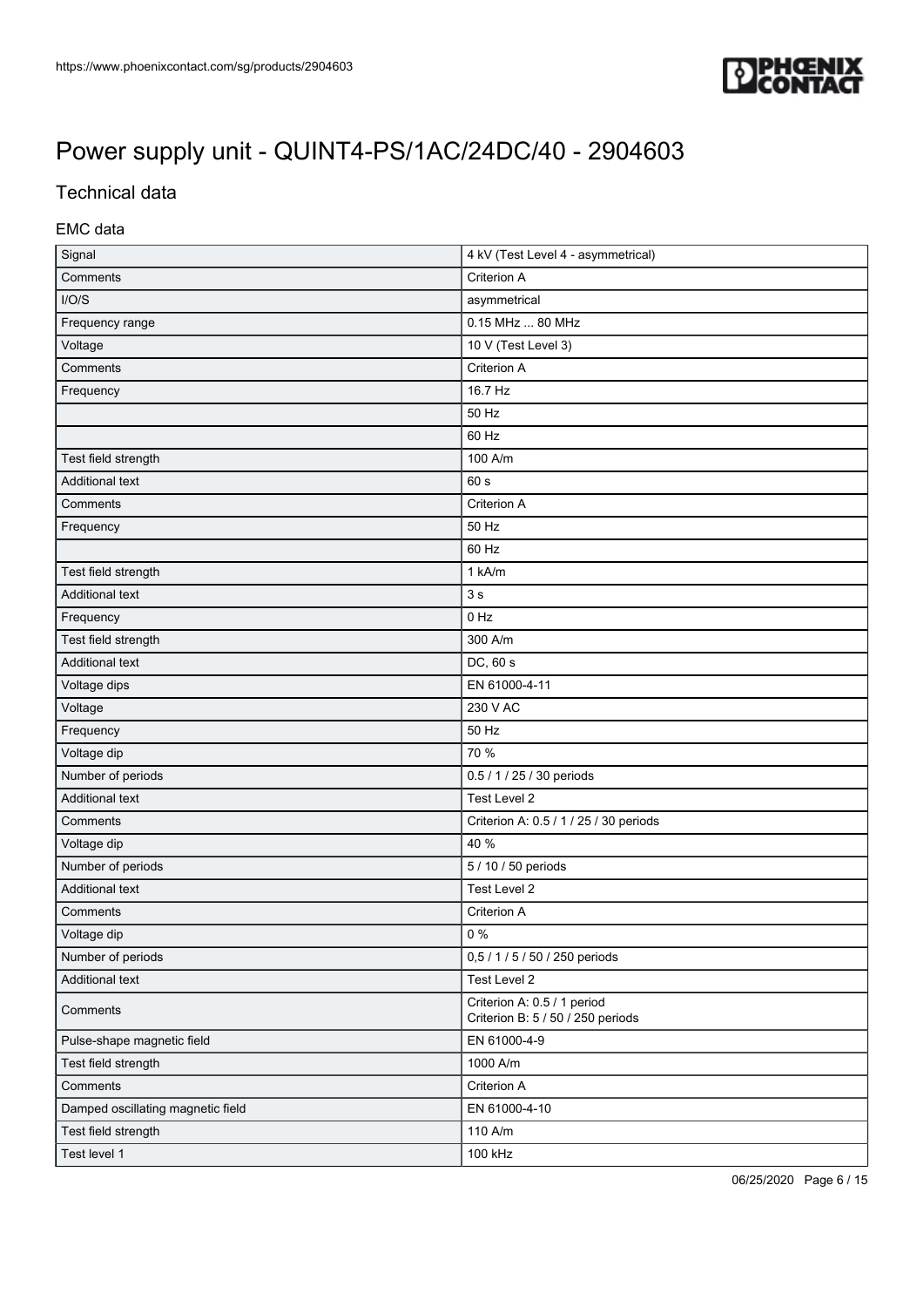

# Technical data

## EMC data

| Test field strength                            | 110 A/m                                                                                                                                                          |
|------------------------------------------------|------------------------------------------------------------------------------------------------------------------------------------------------------------------|
| Test level 2                                   | 1 MHz                                                                                                                                                            |
| Comments                                       | Criterion A                                                                                                                                                      |
| Attenuated sinusoidal oscillations (ring wave) | EN 61000-4-12                                                                                                                                                    |
| Input                                          | 2 kV (Test Level 4 - symmetrical)                                                                                                                                |
|                                                | 4 kV (Test Level 4 - asymmetrical)                                                                                                                               |
| Comments                                       | Criterion A                                                                                                                                                      |
| Asymmetrical conducted disturbance variables   | EN 61000-4-16                                                                                                                                                    |
| Test level 1                                   | 15 Hz 150 Hz (Test Level 4)                                                                                                                                      |
| Voltage                                        | 30 V 3 V                                                                                                                                                         |
| Test level 2                                   | 150 Hz 1.5 kHz (Test Level 4)                                                                                                                                    |
| Voltage                                        | 3V                                                                                                                                                               |
| Test level 3                                   | 1.5 kHz 15 kHz (Test Level 4)                                                                                                                                    |
| Voltage                                        | 3 V 30 V                                                                                                                                                         |
| Test level 4                                   | 15 kHz 150 kHz (Test Level 4)                                                                                                                                    |
| Voltage                                        | 30 V                                                                                                                                                             |
| Test level 5                                   | 16.7 Hz 50 Hz 60 Hz (Test Level 4)                                                                                                                               |
| Voltage                                        | 30 V (Permanent)                                                                                                                                                 |
| Test level 6                                   | 150 Hz 180 Hz (Test Level 4)                                                                                                                                     |
| Voltage                                        | 30 V (Permanent)                                                                                                                                                 |
| Test level 7                                   | 16.7 Hz 50 Hz 60 Hz (Test Level 4)                                                                                                                               |
| Voltage                                        | 300 V (1 s)                                                                                                                                                      |
| Comments                                       | Criterion A                                                                                                                                                      |
| Attenuated oscillating wave                    | EN 61000-4-18                                                                                                                                                    |
| Input, output (test level 1)                   | 100 kHz 1 MHz (Test Level 3 - symmetrical)                                                                                                                       |
| Voltage                                        | 1 kV                                                                                                                                                             |
| Input, output (test level 2)                   | 10 MHz                                                                                                                                                           |
| Voltage                                        | 1 kV                                                                                                                                                             |
| Input, output (test level 3)                   | 100 kHz 1 MHz (Test Level 3 - asymmetrical)                                                                                                                      |
| Voltage                                        | 2.5 kV                                                                                                                                                           |
| Signals (test level 1)                         | 100 kHz 1 MHz (Test Level 3 - symmetrical)                                                                                                                       |
| Voltage                                        | 1 kV                                                                                                                                                             |
| Signals (test level 2)                         | 100 kHz 1 MHz (Test Level 3 - asymmetrical)                                                                                                                      |
| Voltage                                        | 2.5 kV                                                                                                                                                           |
| Comments                                       | Criterion A                                                                                                                                                      |
| Criterion A                                    | Normal operating behavior within the specified limits.                                                                                                           |
| Criterion B                                    | Temporary impairment to operational behavior that is corrected by the<br>device itself.                                                                          |
| Criterion C                                    | Temporary adverse effects on the operating behavior, which the<br>device corrects automatically or which can be restored by actuating the<br>operating elements. |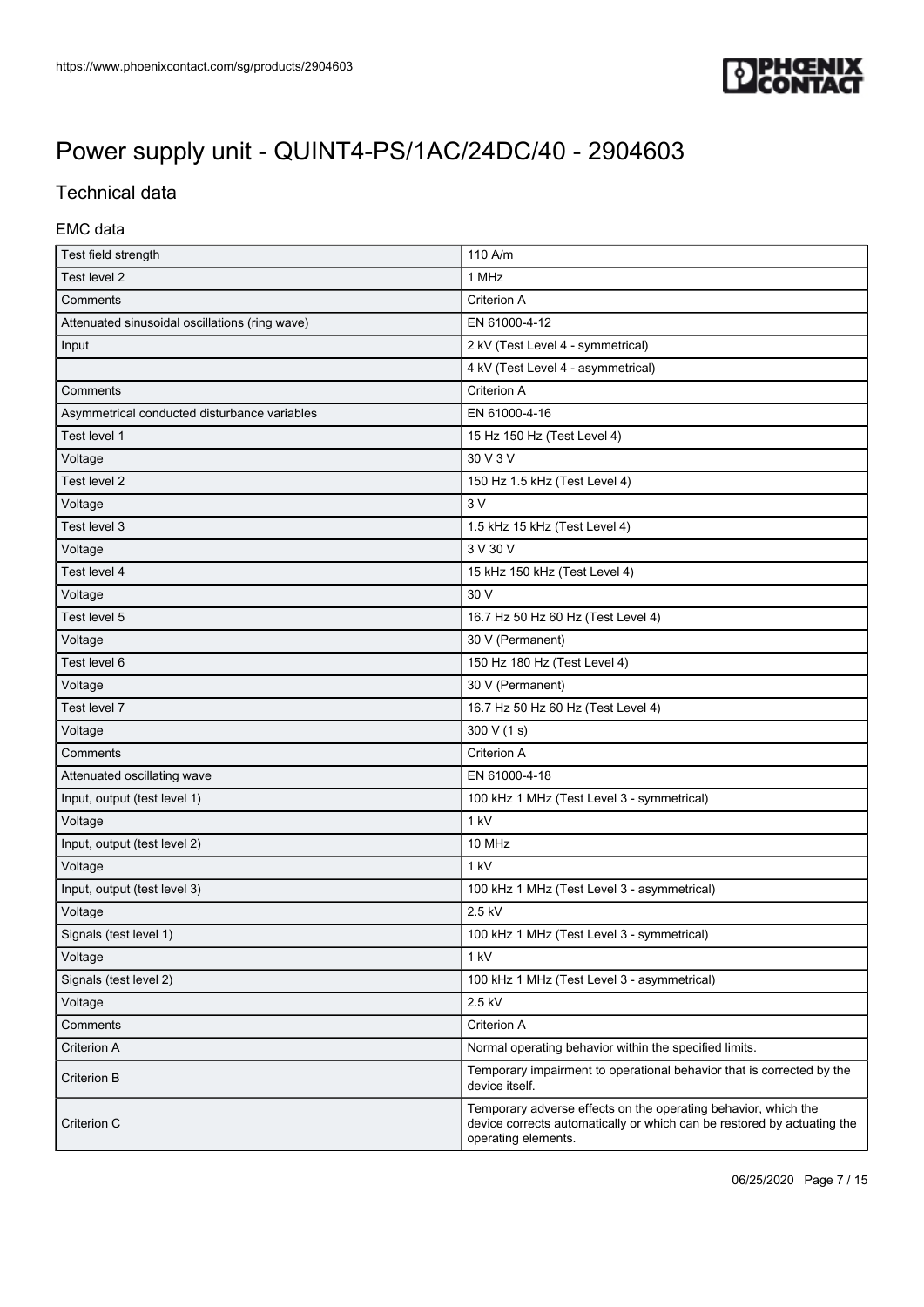

# Technical data

## Environmental Product Compliance

| I REACh SVHC   | Lead 7439-92-1                                                                                         |  |
|----------------|--------------------------------------------------------------------------------------------------------|--|
| l China RoHS l | Environmentally Friendly Use Period = 25;                                                              |  |
|                | For details about hazardous substances go to tab "Downloads",<br>Category "Manufacturer's declaration" |  |

# Drawings



Schematic diagram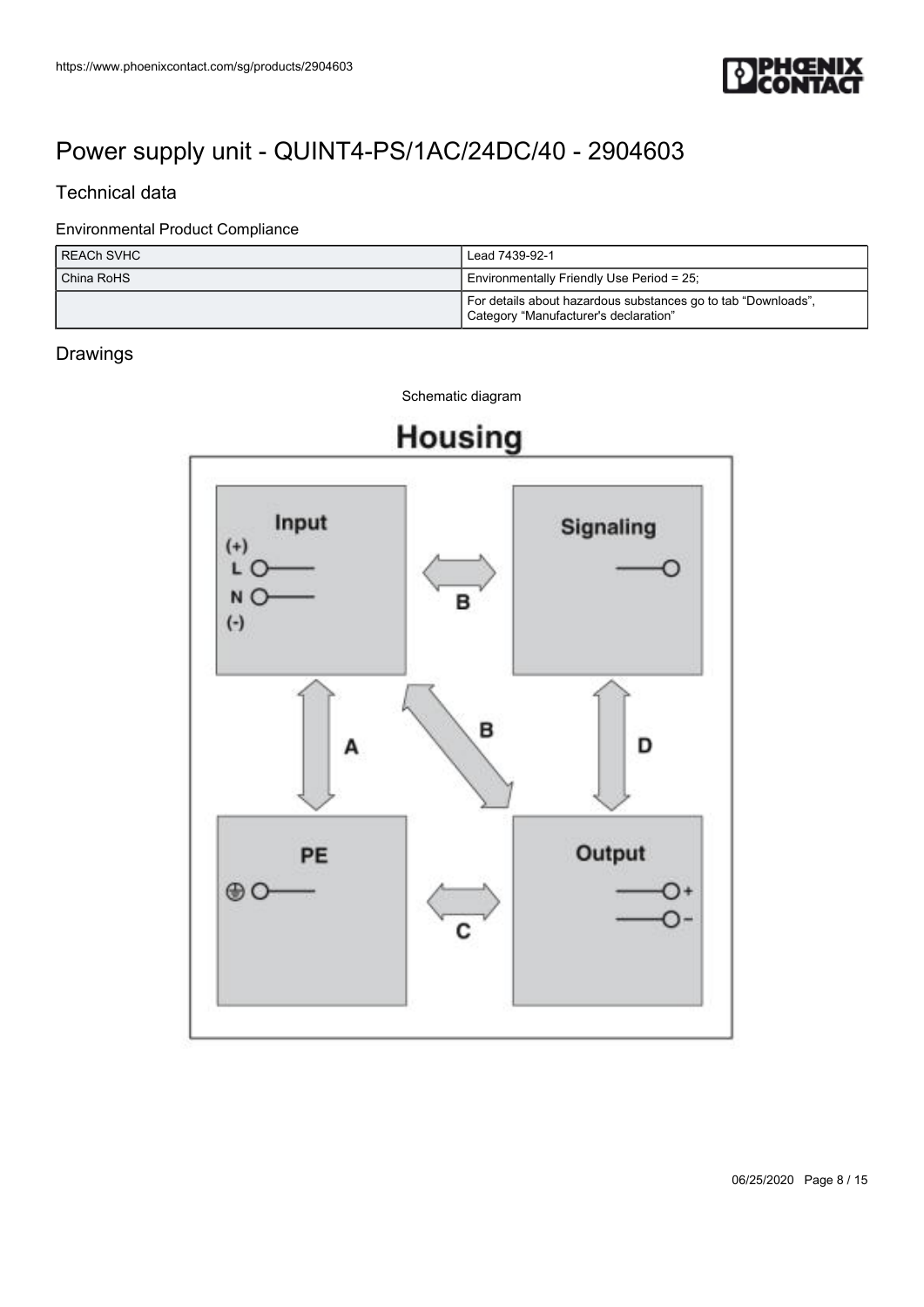



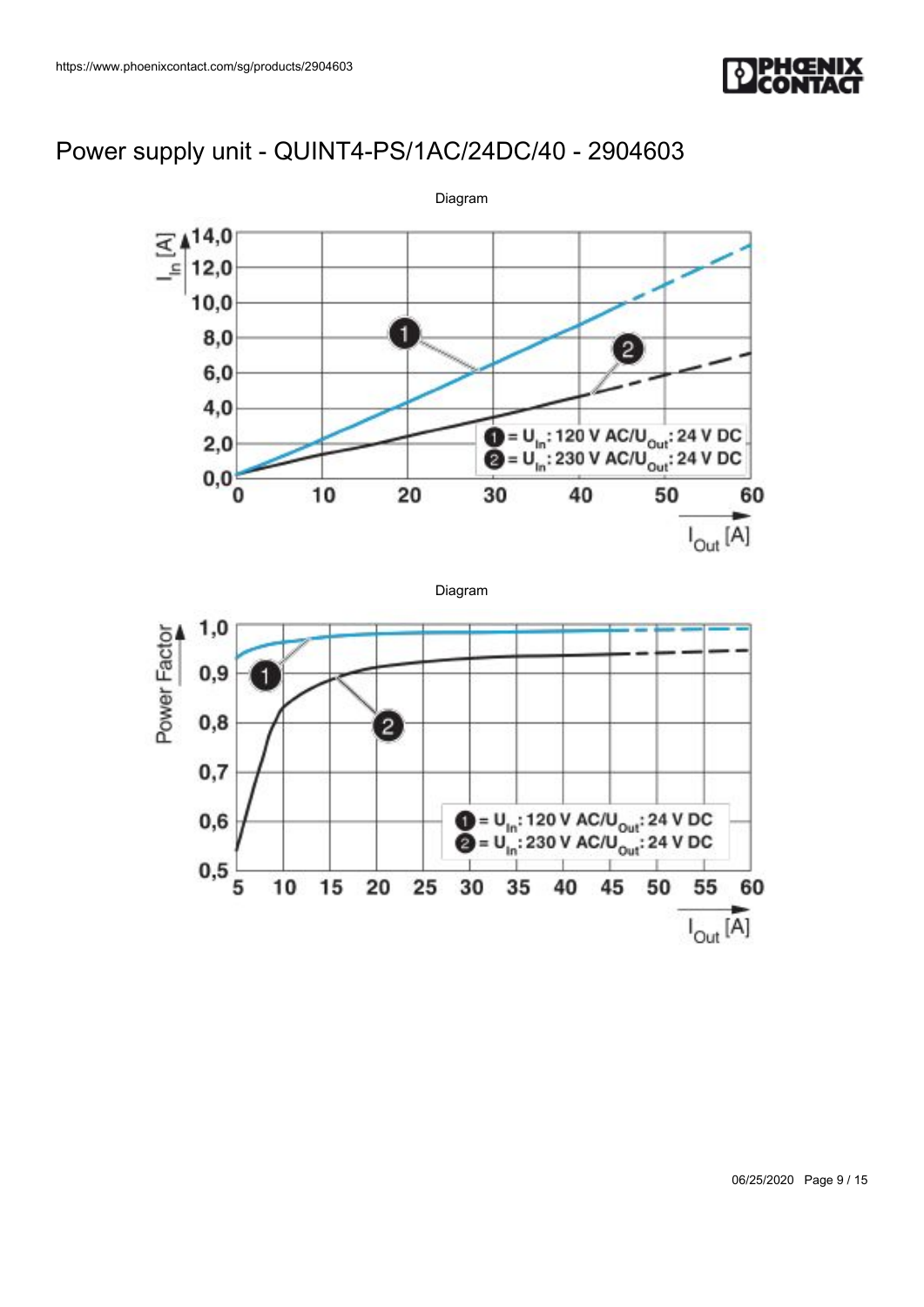





06/25/2020 Page 10 / 15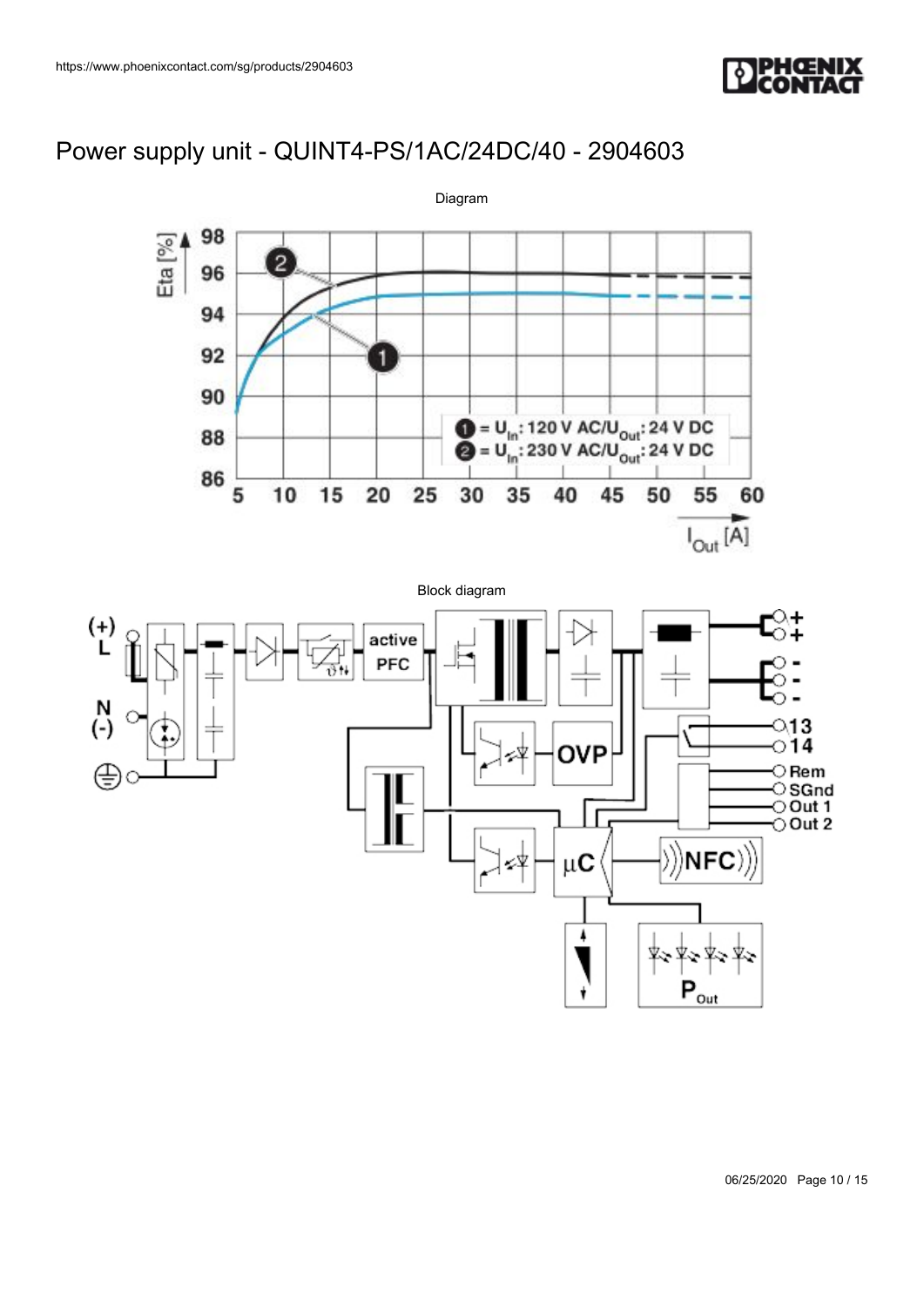

## **Classifications**

### eCl@ss

| eCl@ss 10.0.1 | 27040701 |
|---------------|----------|
| eCl@ss 8.0    | 27049002 |
| eCl@ss 9.0    | 27040701 |

#### ETIM

| $'$ IM 5.6 | <br>71<br>. |
|------------|-------------|
|            |             |

## Approvals

#### Approvals

#### Approvals

IECEE CB Scheme / LR / UL Listed / UL Recognized / cUL Recognized / IECEE CB Scheme / cUL Listed / CSAus / DNV GL / cULus Recognized / cULus Listed

#### Ex Approvals

### UL Listed / cUL Listed / cULus Listed

### Approval details

| <b>IECEE CB Scheme</b> | scheme         | http://www.iecee.org/                                               | SI-7434       |
|------------------------|----------------|---------------------------------------------------------------------|---------------|
|                        |                |                                                                     |               |
| LR.                    |                | http://www.lr.org/en                                                | 17-20107-02   |
|                        |                |                                                                     |               |
| <b>UL Listed</b>       | (UL)<br>LISTED | http://database.ul.com/cgi-bin/XYV/template/LISEXT/1FRAME/index.htm | FILE E 123528 |
|                        |                |                                                                     |               |
| UL Recognized          | 70             | http://database.ul.com/cgi-bin/XYV/template/LISEXT/1FRAME/index.htm | FILE E 211944 |
|                        |                |                                                                     |               |
| cUL Recognized         |                | http://database.ul.com/cgi-bin/XYV/template/LISEXT/1FRAME/index.htm | FILE E 211944 |

06/25/2020 Page 11 / 15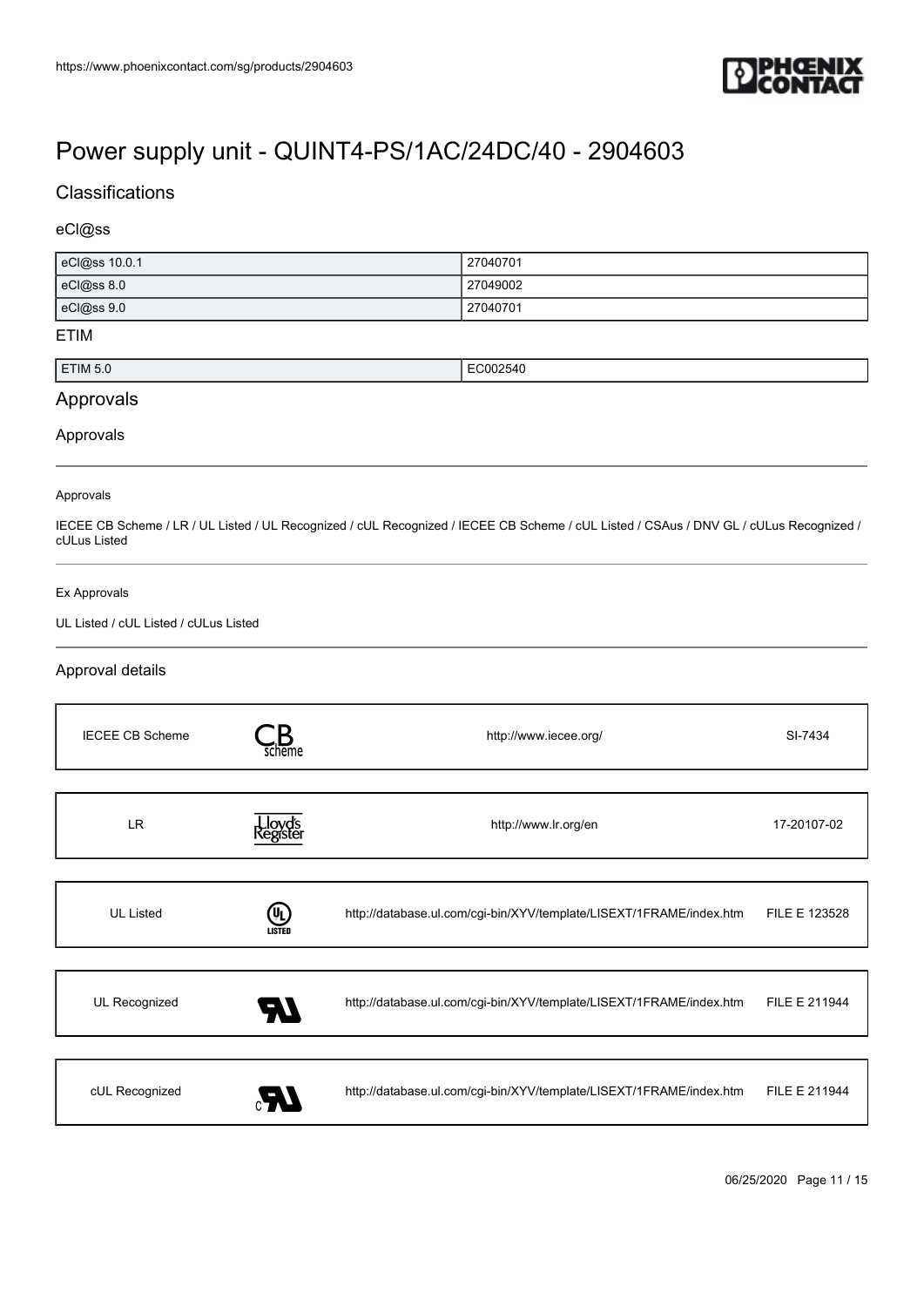

## Approvals

| <b>IECEE CB Scheme</b> | scheme            | http://www.iecee.org/                                               | SI-7435       |
|------------------------|-------------------|---------------------------------------------------------------------|---------------|
|                        |                   |                                                                     |               |
| cUL Listed             | <b>CON LISTED</b> | http://database.ul.com/cgi-bin/XYV/template/LISEXT/1FRAME/index.htm | FILE E 123528 |
|                        |                   |                                                                     |               |
| <b>CSAus</b>           | GP.               | http://www.csagroup.org/services-industries/product-listing/        | 80017552      |
|                        |                   |                                                                     |               |
| DNV GL                 | <b>DNV-GL</b>     | https://approvalfinder.dnvgl.com/                                   | TAA00000BV    |
|                        |                   |                                                                     |               |
| cULus Recognized       | $\sum_{s}$        |                                                                     |               |
|                        |                   |                                                                     |               |
| cULus Listed           |                   |                                                                     |               |
| Accessories            |                   |                                                                     |               |
| Accessories            |                   |                                                                     |               |
| Assembly adapter       |                   |                                                                     |               |

[Assembly adapters - UWA 182/52 - 2938235](https://www.phoenixcontact.com/sg/products/2938235)



Universal wall adapter for securely mounting the device in the event of strong vibrations. The device is screwed directly onto the mounting surface. The universal wall adapter is attached on the top/bottom.

#### [Assembly adapters - UWA 130 - 2901664](https://www.phoenixcontact.com/sg/products/2901664)



2-piece universal wall adapter for securely mounting the device in the event of strong vibrations. The profiles that are screwed onto the side of the device are screwed directly onto the mounting surface. The universal wall adapter is attached on the left/right.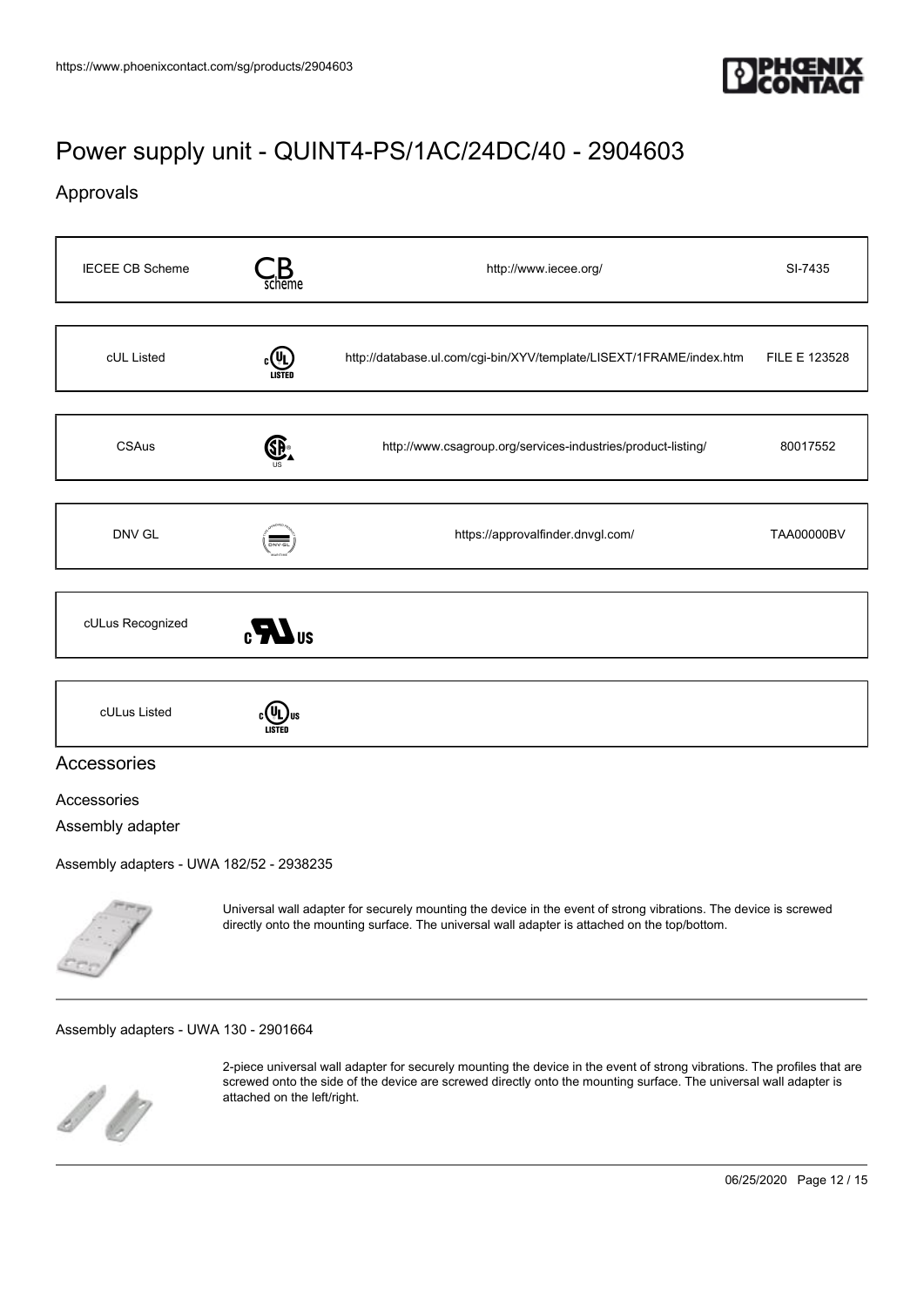

Accessories

[Assembly adapters - QUINT-PS-ADAPTERS7/1 - 2938196](https://www.phoenixcontact.com/sg/products/2938196)



Assembly adapter for QUINT-PS... power supply on S7-300 rail

#### Device circuit breakers

[Electronic device circuit breaker - CBMC E4 24DC/1-4A NO - 2906031](https://www.phoenixcontact.com/sg/products/2906031)



Multi-channel electronic device circuit breaker for protecting four loads at 24 V DC in the event of overload and short circuit. With electronic locking of the set nominal currents. For installation on DIN rails.

[Electronic device circuit breaker - CBMC E4 24DC/1-10A NO - 2906032](https://www.phoenixcontact.com/sg/products/2906032)



Multi-channel electronic device circuit breaker for protecting four loads at 24 V DC in the event of overload and short circuit. With electronic locking of the set nominal currents. For installation on DIN rails.

[Electronic device circuit breaker - CBMC E4 24DC/1-4A+ IOL - 2910410](https://www.phoenixcontact.com/sg/products/2910410)



Multi-channel electronic circuit breaker with IO-Link interface for protecting four loads at 24 V DC in the event of overload and short circuit. With electronic locking of the set nominal currents. For installation on DIN rails.

[Electronic device circuit breaker - CBMC E4 24DC/1-10A IOL - 2910411](https://www.phoenixcontact.com/sg/products/2910411)



Multi-channel electronic circuit breaker with IO-Link interface for protecting four loads at 24 V DC in the event of overload and short circuit. With electronic locking of the set nominal currents. For installation on DIN rails.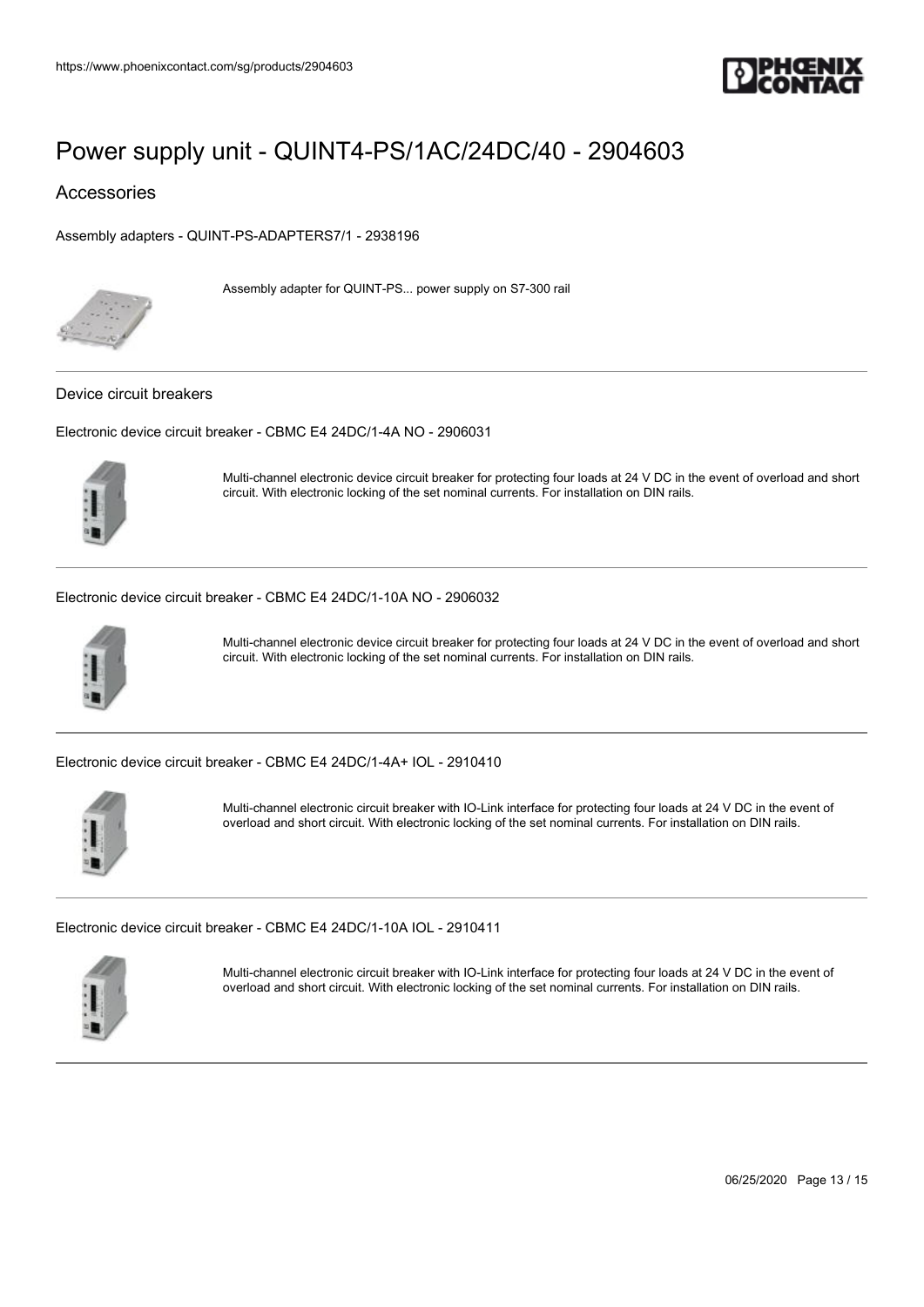

## Accessories

[Electronic device circuit breaker - CBM E4 24DC/0.5-10A NO-R - 2905743](https://www.phoenixcontact.com/sg/products/2905743)



Multi-channel, electronic device circuit breaker with active current limitation for protecting four loads at 24 V DC in the event of overload and short circuit. With nominal current assistant and electronic locking of the set nominal currents. For installation on DIN rails.

#### [Electronic device circuit breaker - CBM E8 24DC/0.5-10A NO-R - 2905744](https://www.phoenixcontact.com/sg/products/2905744)



Multi-channel, electronic device circuit breaker with active current limitation for protecting eight loads at 24 V DC in the event of overload and short circuit. With nominal current assistant and electronic locking of the set nominal currents. For installation on DIN rails.

### Device protection

[Type 3 surge protection device - PLT-SEC-T3-230-FM-UT - 2907919](https://www.phoenixcontact.com/sg/products/2907919)



Type 2/3 surge protection, consisting of protective plug and base element with screw connection. For single-phase power supply network with integrated status indicator and remote signaling. Nominal voltage 230 V AC/DC.

[Type 3 surge protection device - PLT-SEC-T3-24-FM-UT - 2907916](https://www.phoenixcontact.com/sg/products/2907916)



Type 3 surge protection, consisting of protective plug and base element, with integrated status indicator and remote signaling for single-phase power supply networks. Nominal voltage 24 V AC/DC.

[Type 3 surge protection device - PLT-SEC-T3-230-FM-PT - 2907928](https://www.phoenixcontact.com/sg/products/2907928)



Type 2/3 surge protection, consisting of protective plug and base element with Push-in connection. For single-phase power supply network with integrated status indicator and remote signaling. Nominal voltage 230 V AC/DC.